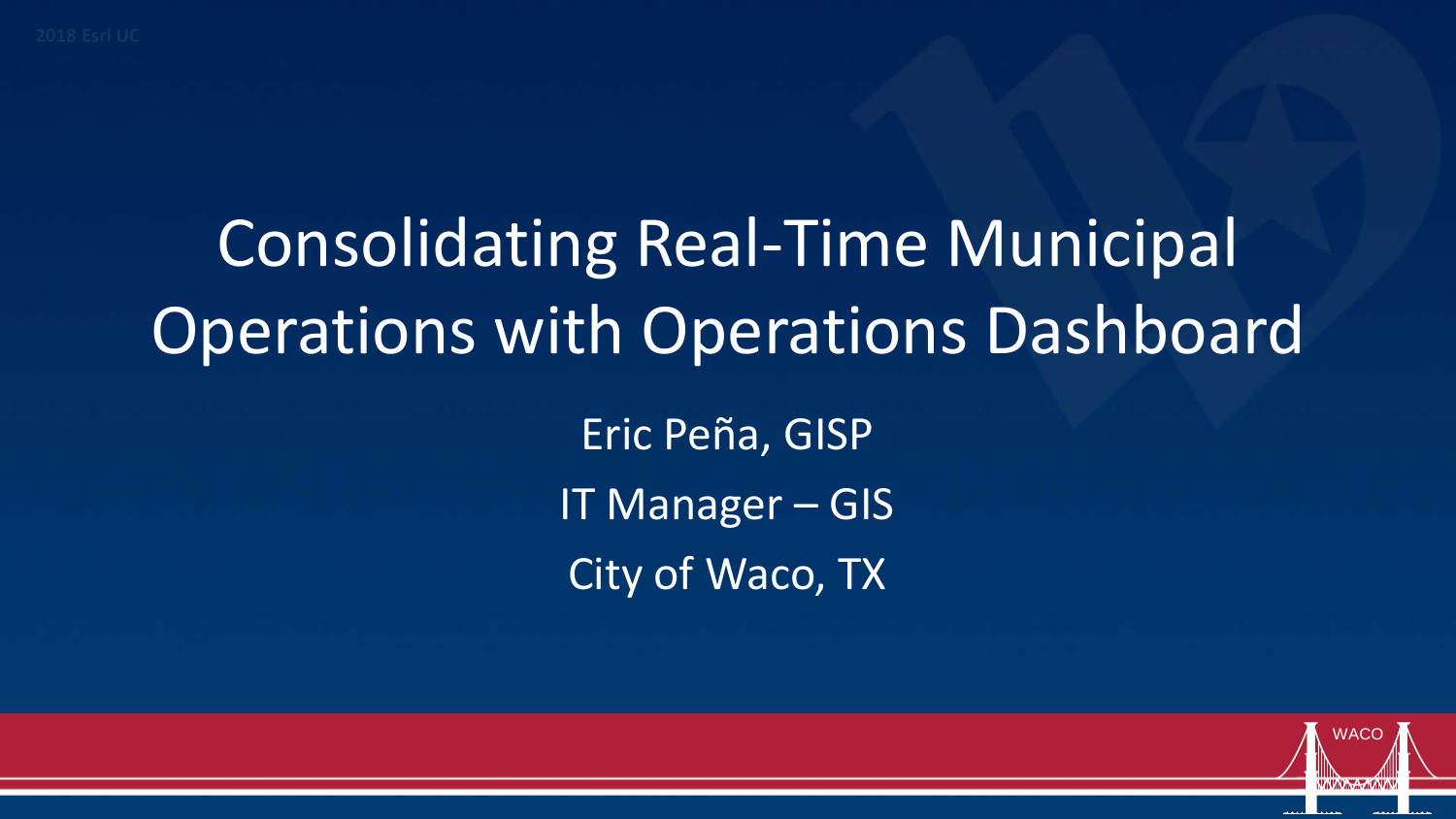## Some Context

- City of Waco, TX
- GIS Division established in IT August 2017 with GIS Manager and GIS Analyst now on staff
- Engineering was the de facto GIS Department for many years
- Outdated and legacy software used for Municipal Operations
- Ideal candidate for ArcGIS Enterprise and Operations Dashboard

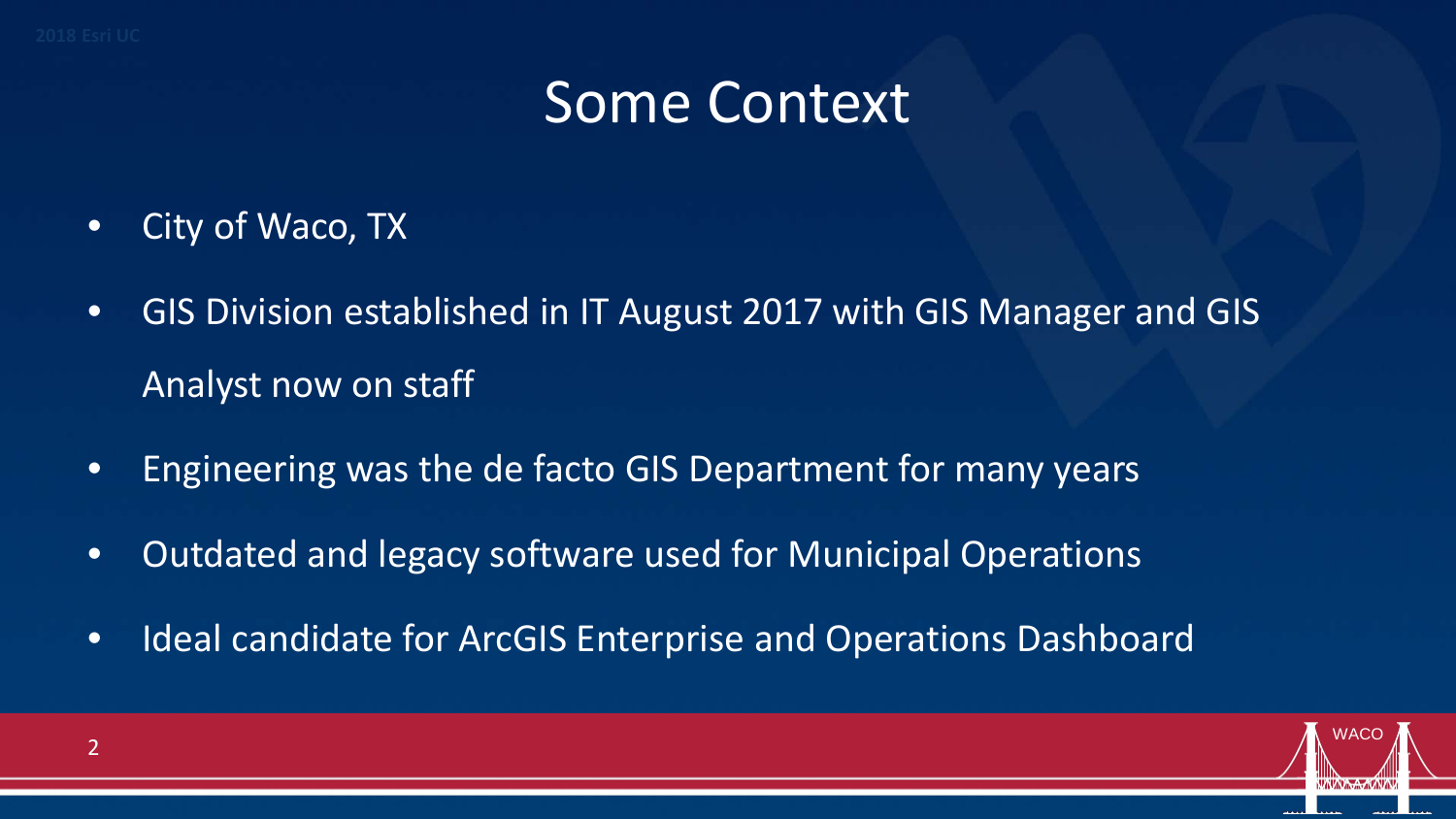#### Dated Work Management System

- HTE (Superion) Work Order software currently in use
- Dated interface and very limited GIS integration (i.e., nightly shapefile update)
- Emails and screen shots used for work notifications and service outages
- Follow up emails sent throughout the day
- Work history and details only stored in email threads

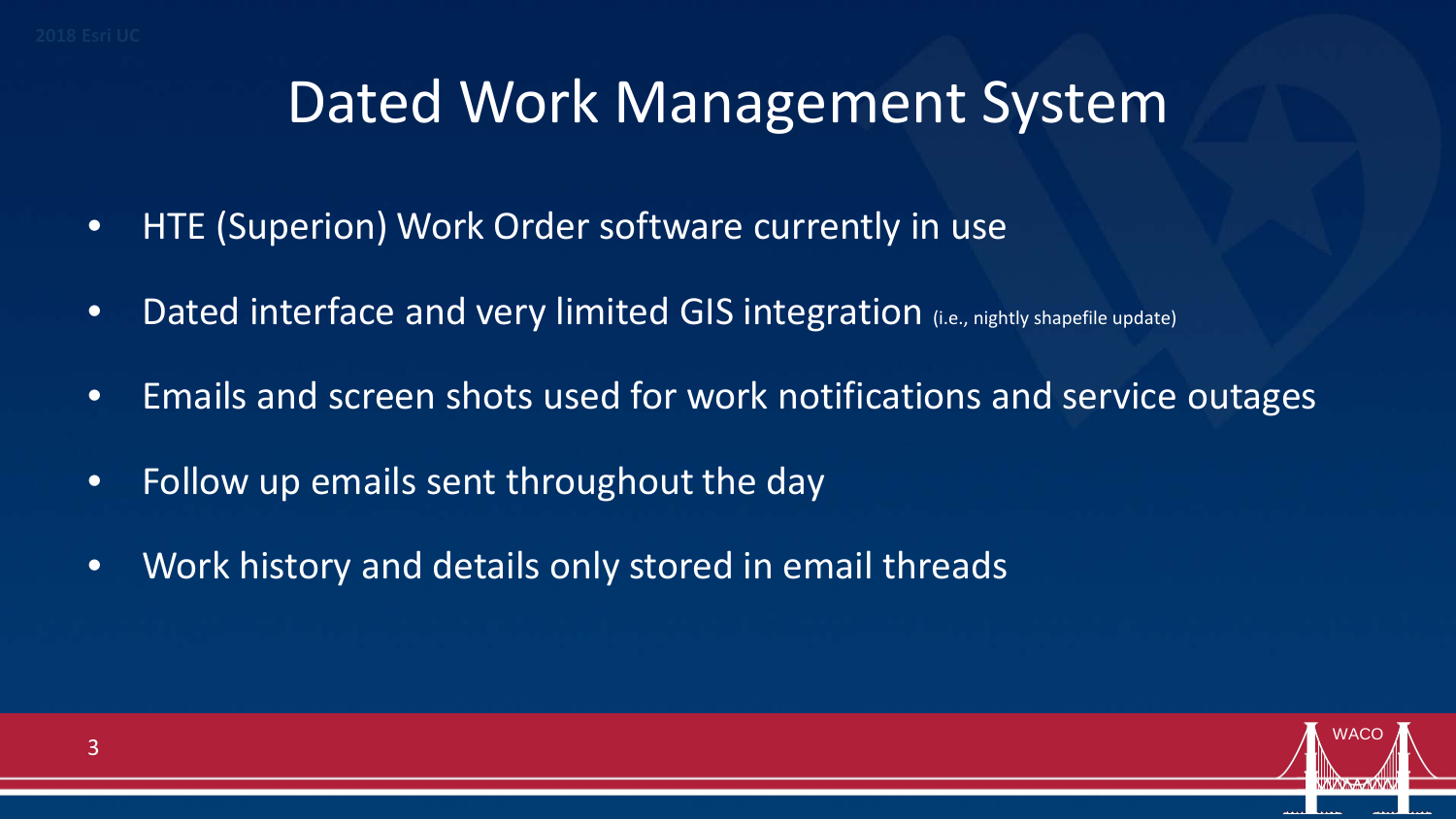## Obvious Problems

**From:** Public Works Director **Sent:** Thursday, February 08, 2018 12:29 PM **To:** Staff **Subject:** RE: Street Closure

Good afternoon. Can anyone please provide me the number of full street closures we have had this year? This past 12 months too? Thx

-----------------------------------------------------------------------------------------------------------------------------------------------------------------------------------------------

**From:** Staff **Sent:** Friday, February 09, 2018 8:52 AM **To:** Public Works Director **Subject:** RE: Street Closure

Fortunately I keep emails so I can answer this. I did an advanced search of emails with the criteria: subject contains road closed OR road closure Or street closure; and message doesn't contain "open" or "now open".

The search produced all road closed notices while eliminating the road is now open announcement. The results are not perfect but are very close. Here are the results:

What is the number of closures this year? From January 1 through today there have been 59 notices of street of road closures, of these 10 were from public works and the remainder from utilities.

What is the number of closures in the last 12 months? From February 1, 2017 through January 31, 2018 there were 335 notices of street or road closures, of these 65 were from public works and the remainder from utilities.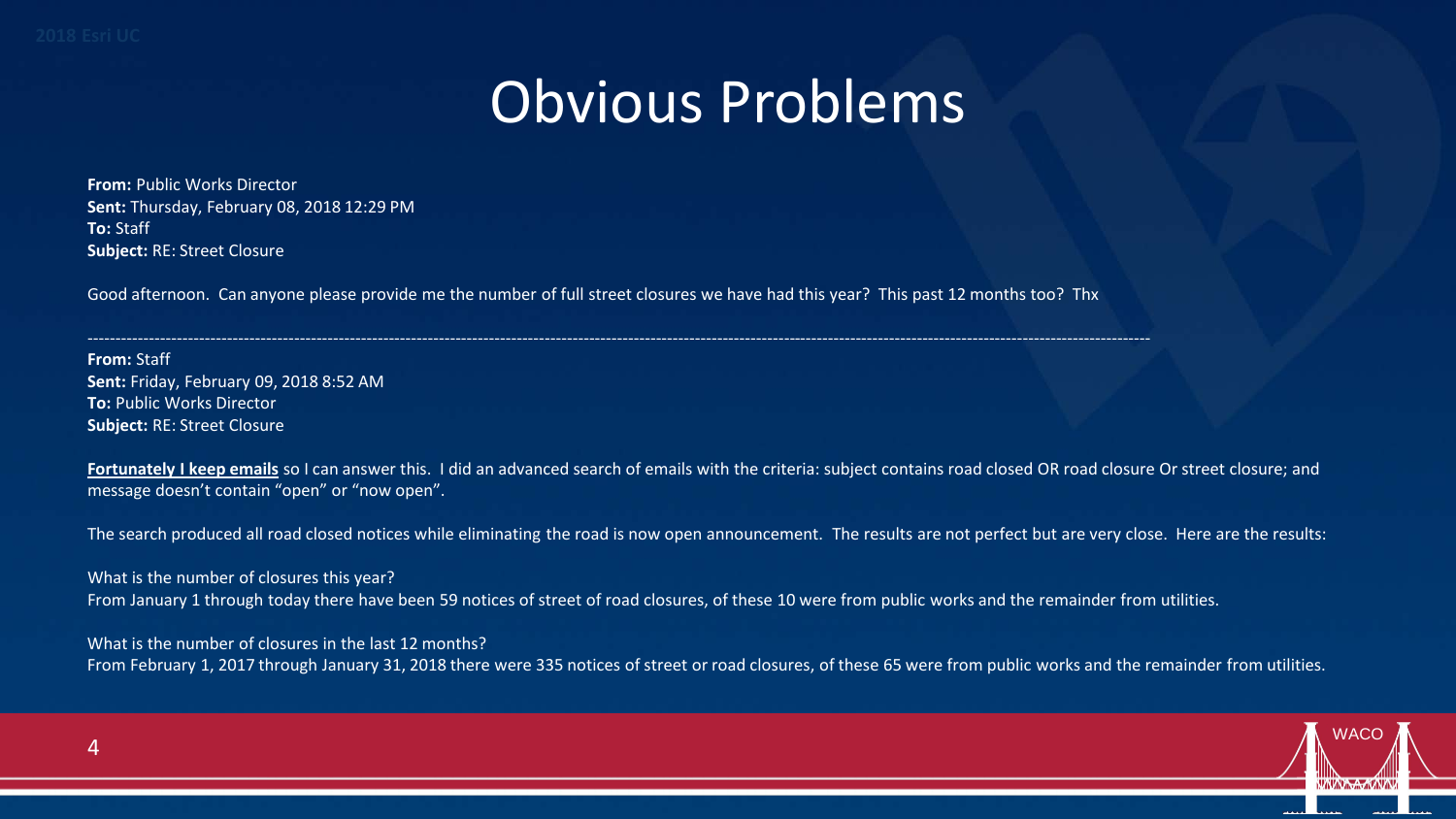# Sample Notification

**From:** Water RMG Staff **Sent:** Tue 5/29/2018 3:26 PM

**Subject:** ROAD CLOSED

**Email:** Utility crews report that Melrose from Alford to Tennyson is closed due to emergency water main repair. The only home that will have a driveway blocked is 821 Melrose. Customer was not home to notify.



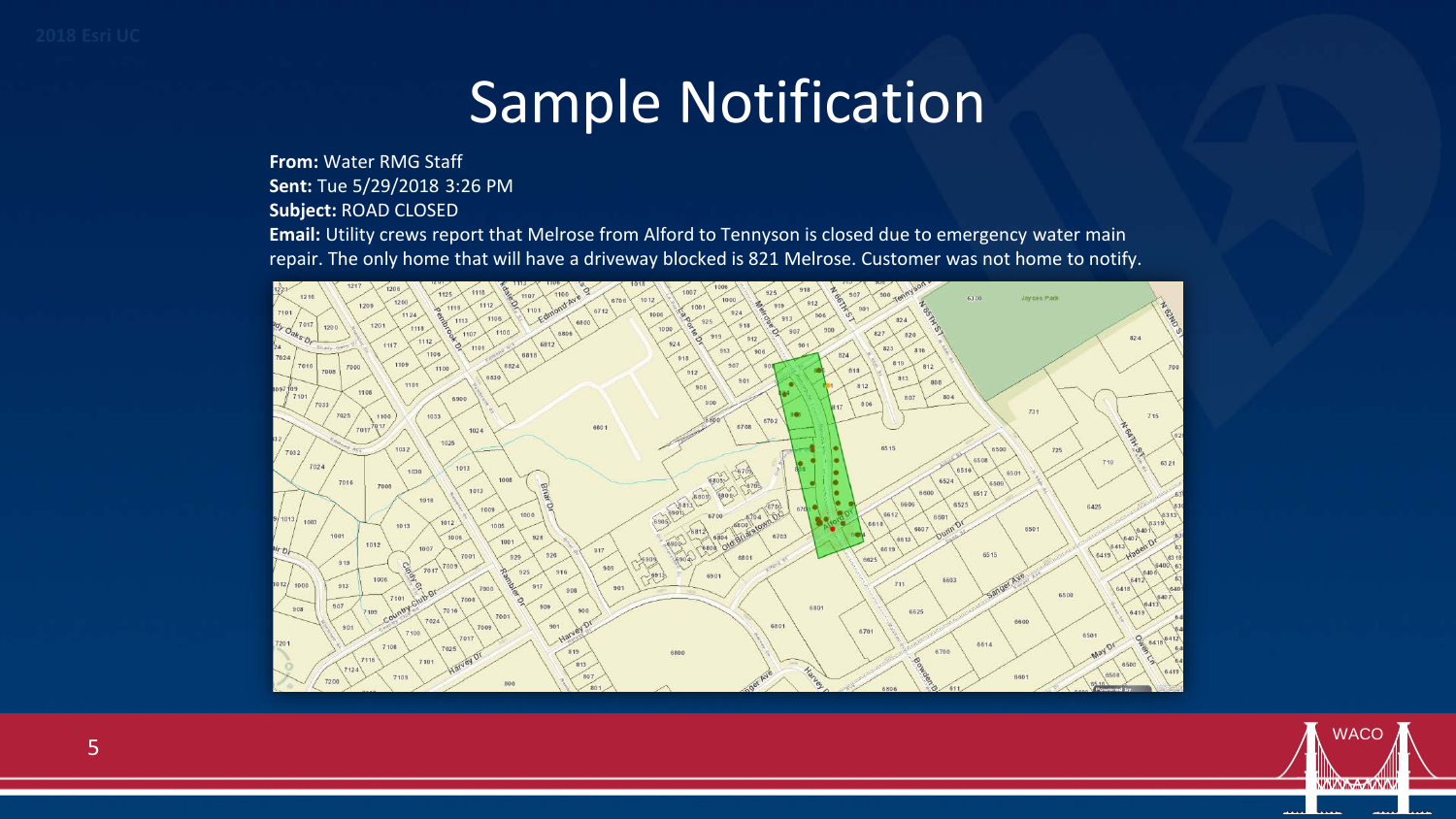# A Better Way

- Driven by city-wide Tyler Technologies ERP software implementation
	- EnerGov, Munis, and Enterprise Asset Management
- ArcGIS Enterprise 10.6 implementation
	- Portal, Server, Data Store + GeoEvent Server
- Must get full potential out of Enterprise Geodatabase (SQL)
- Significant city-wide investment has been made

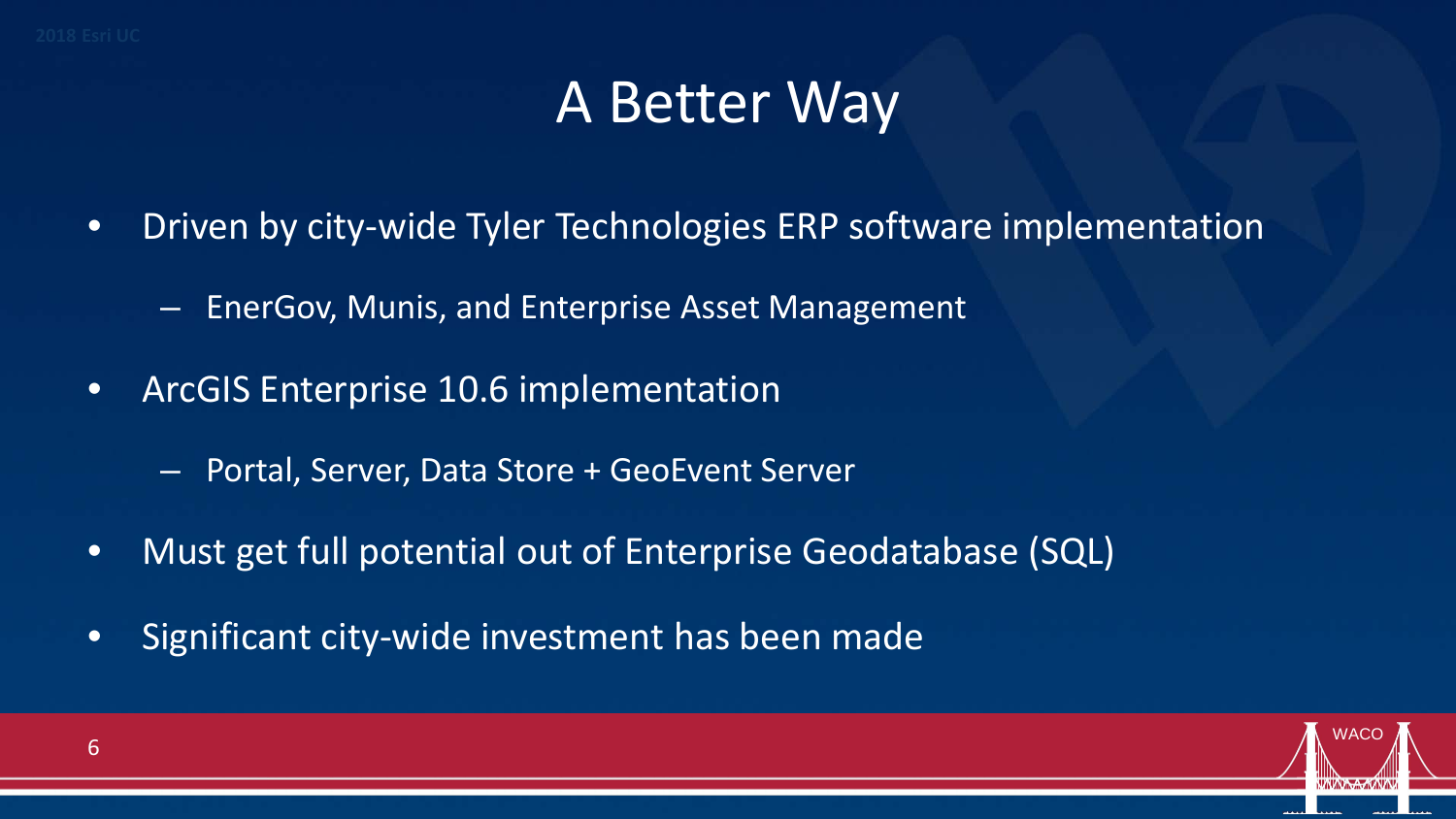### Possible Solution

- Stumbled across Operations Dashboard on AGOL App Launcher (light bulb moment)
- Joined Early Adopter Community October 2017
- Learned ins and outs of software for next two months and began testing apps and processes



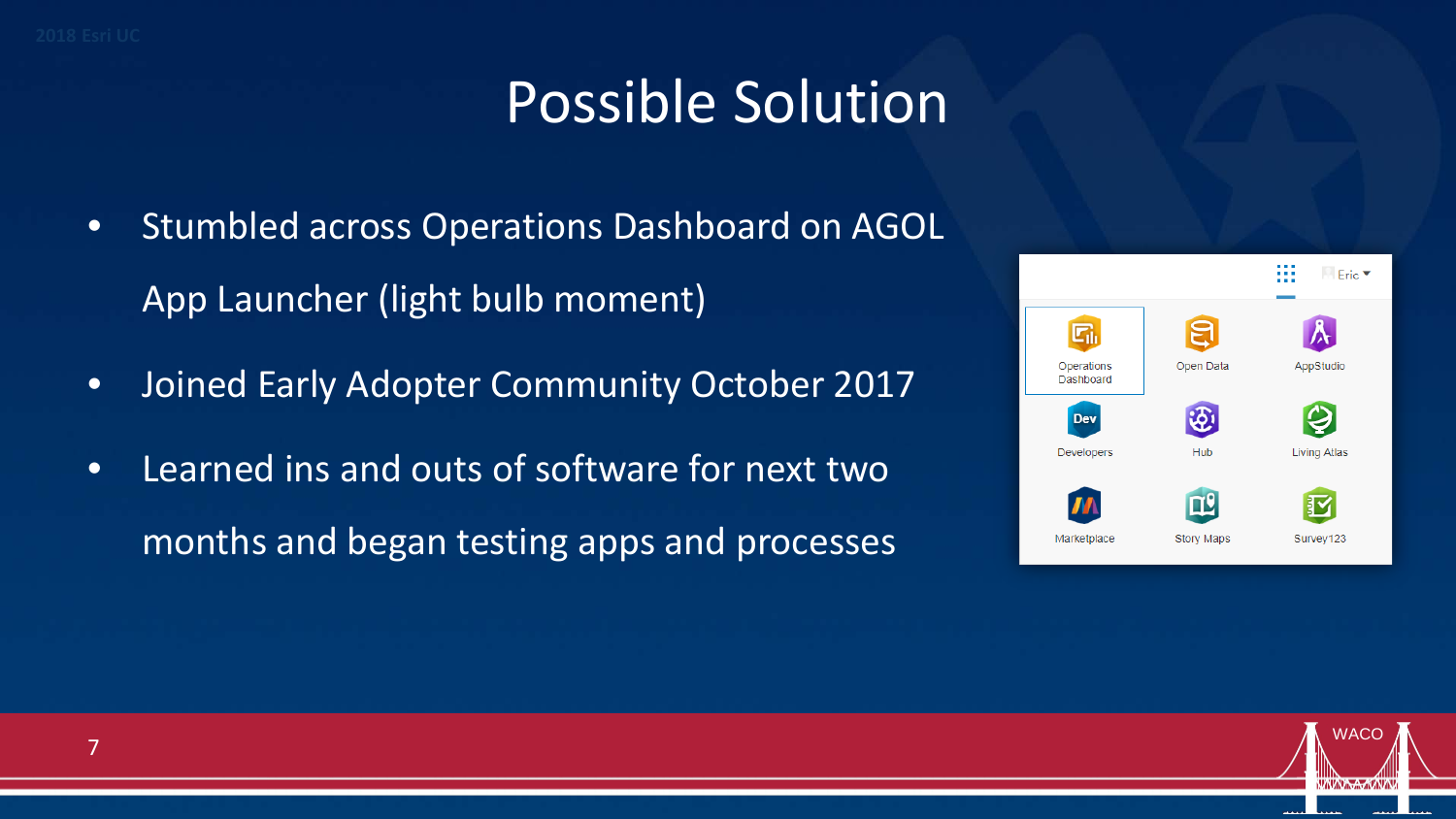# Sales Pitch

- Met with Water Utility Services management staff to demo proof of concept
- Discussed Water Utility Services' needs, work flow, and typical operations
- Received immediate positive feedback at this meeting
- Agreed to start a pilot project with RMG (Resource Management Group) Division for call center operations

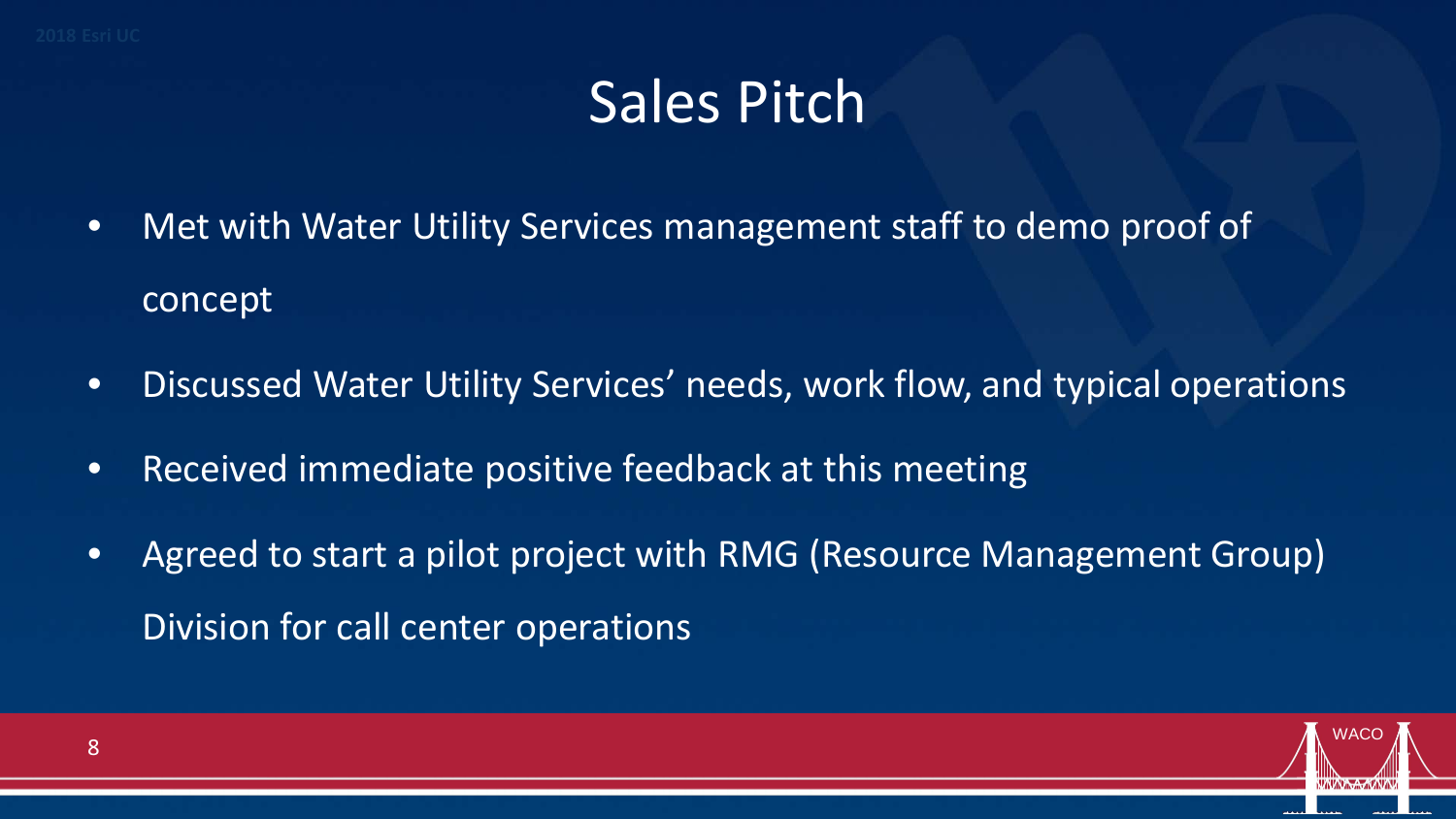## **Operation Categories**

- Repair/Install
- Preventative Maintenance
- Traffic Control
- Service Interruption
- Contractor
- Additional data from legacy system

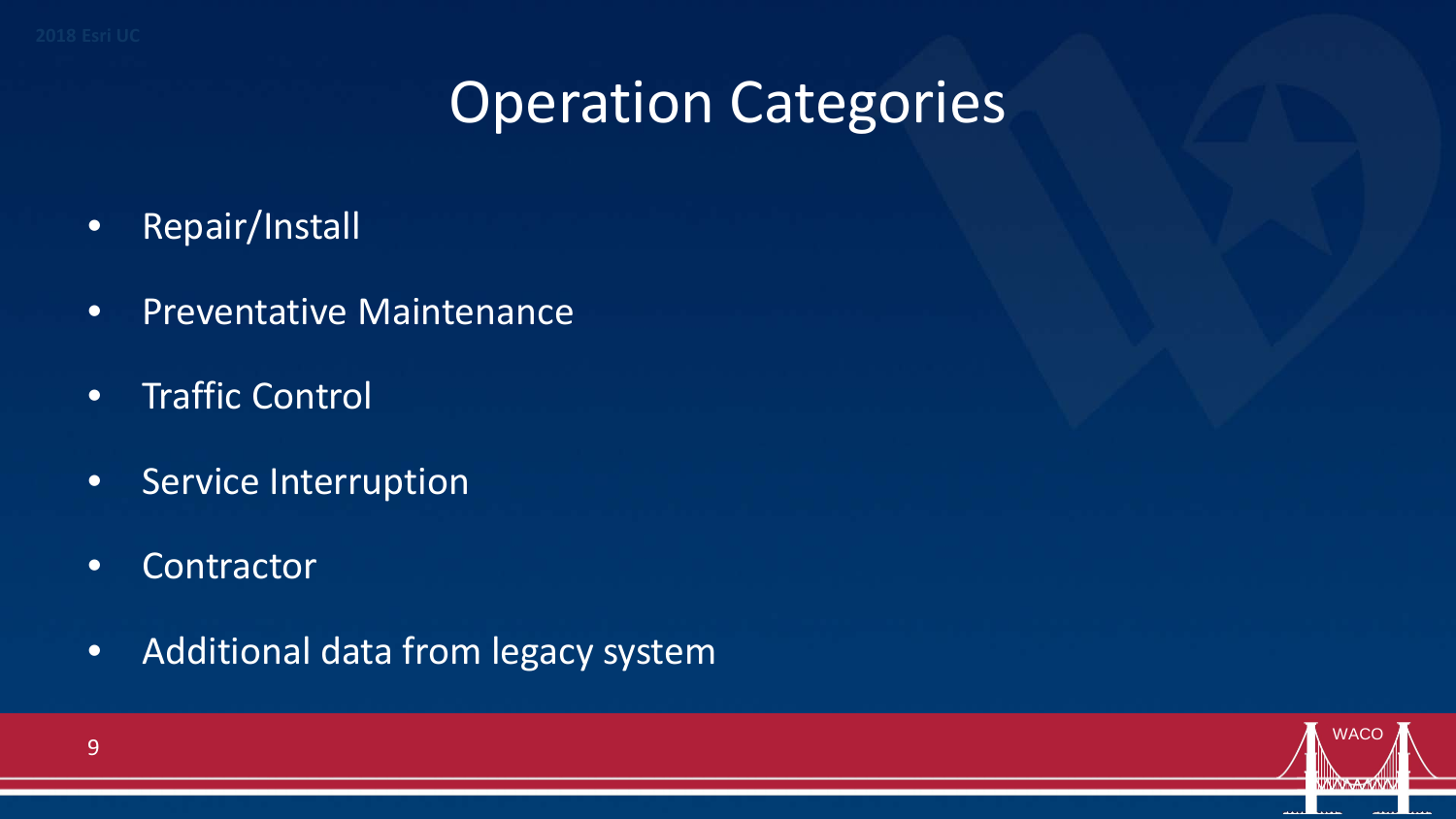# Getting Things Ready

- Determined to use ArcGIS Pro for all map image layer and feature service publishing
- Setup a on-site Base ArcGIS Enterprise deployment on test server using ArcGIS Enterprise Builder
- Separate install for Operations Dashboard for ArcGIS (v10.6)
- Used Integrated Windows Authentication

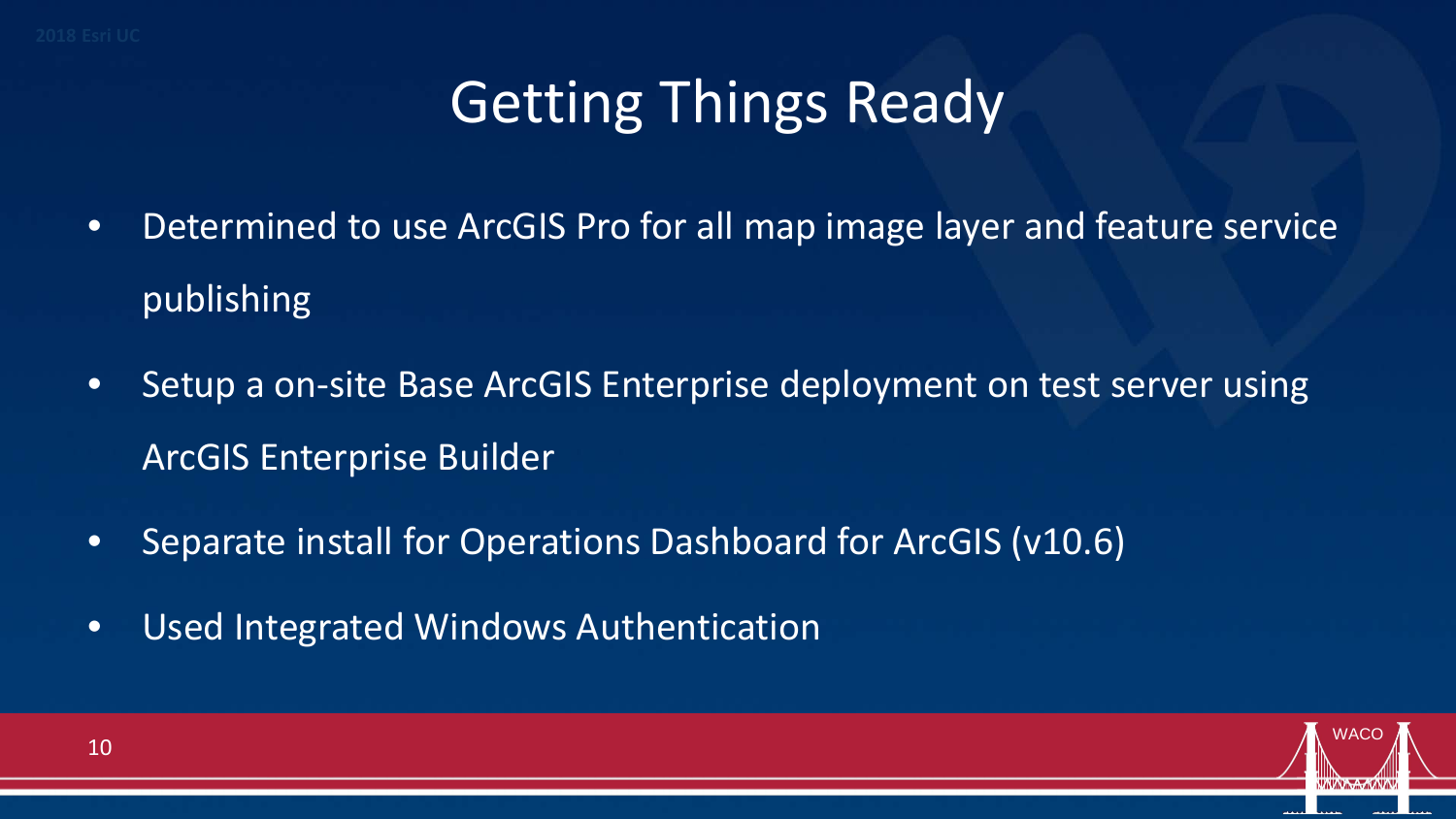#### Water Operations Web Application



- Call Center web application
- Entry point for all utility operations
- Built using editable feature service
- Training provided to RMG Staff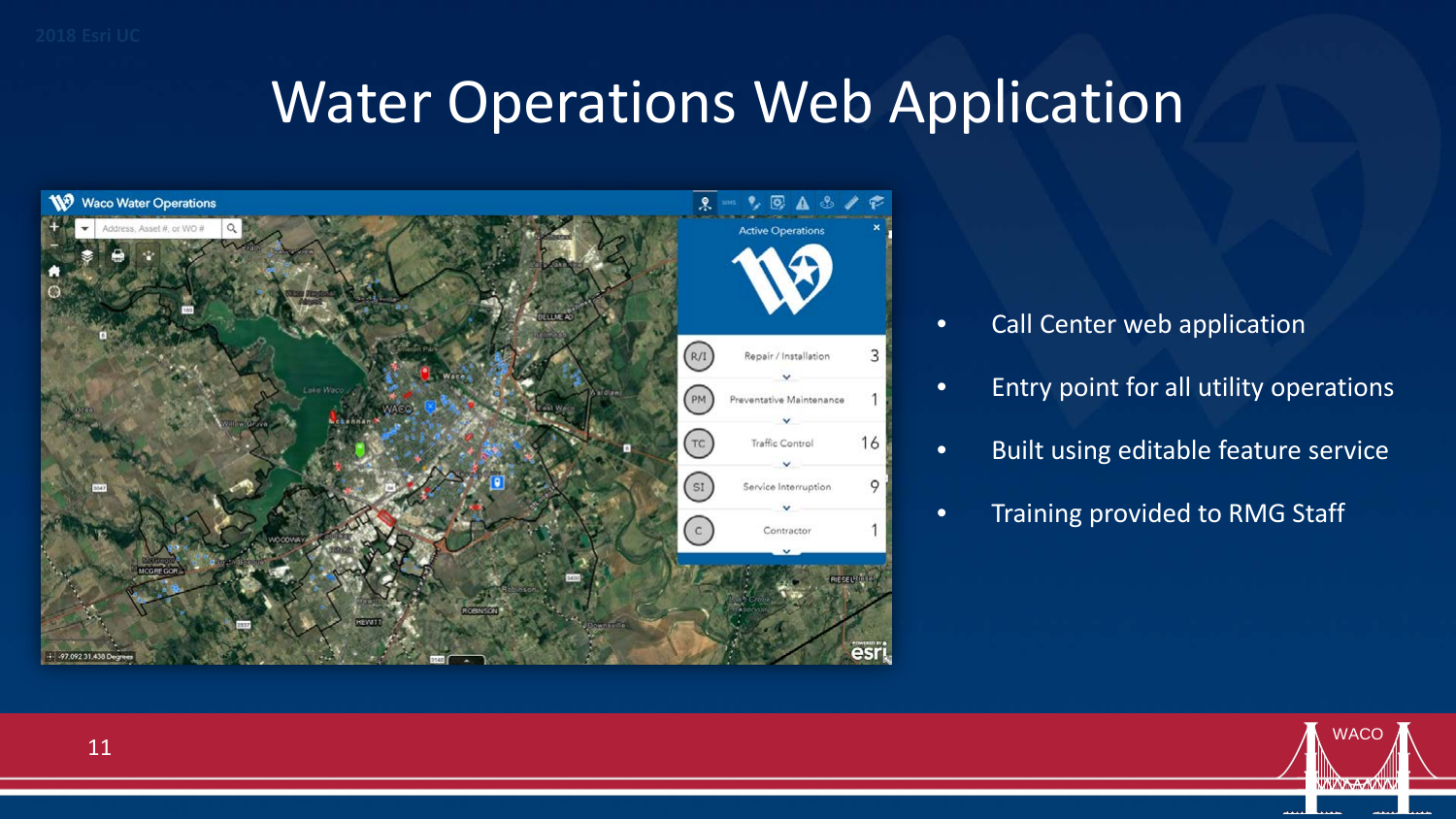#### **Dashboard Demonstration**



**WACO** 

**WAIA AAAAANAM**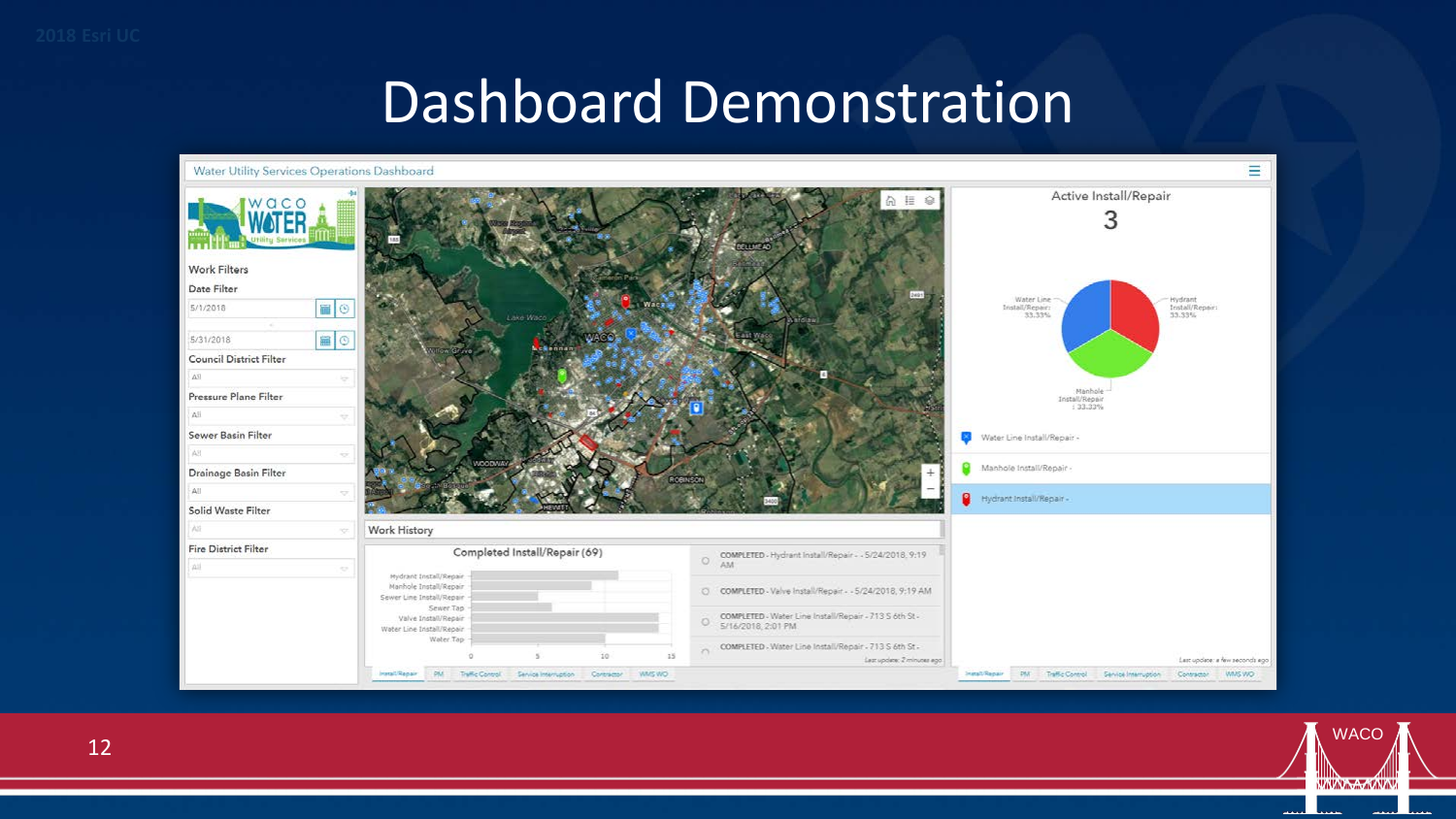#### What's Been Done…

- Full ArcGIS Enterprise 10.6 deployment
	- SQL Enterprise Database
	- Portal with Operations Dashboard
	- Server
- Custom WebApps for Water Utility Services data entry and creation
- Water Utility Services have embraced Operations Dashboard for real-time operations management

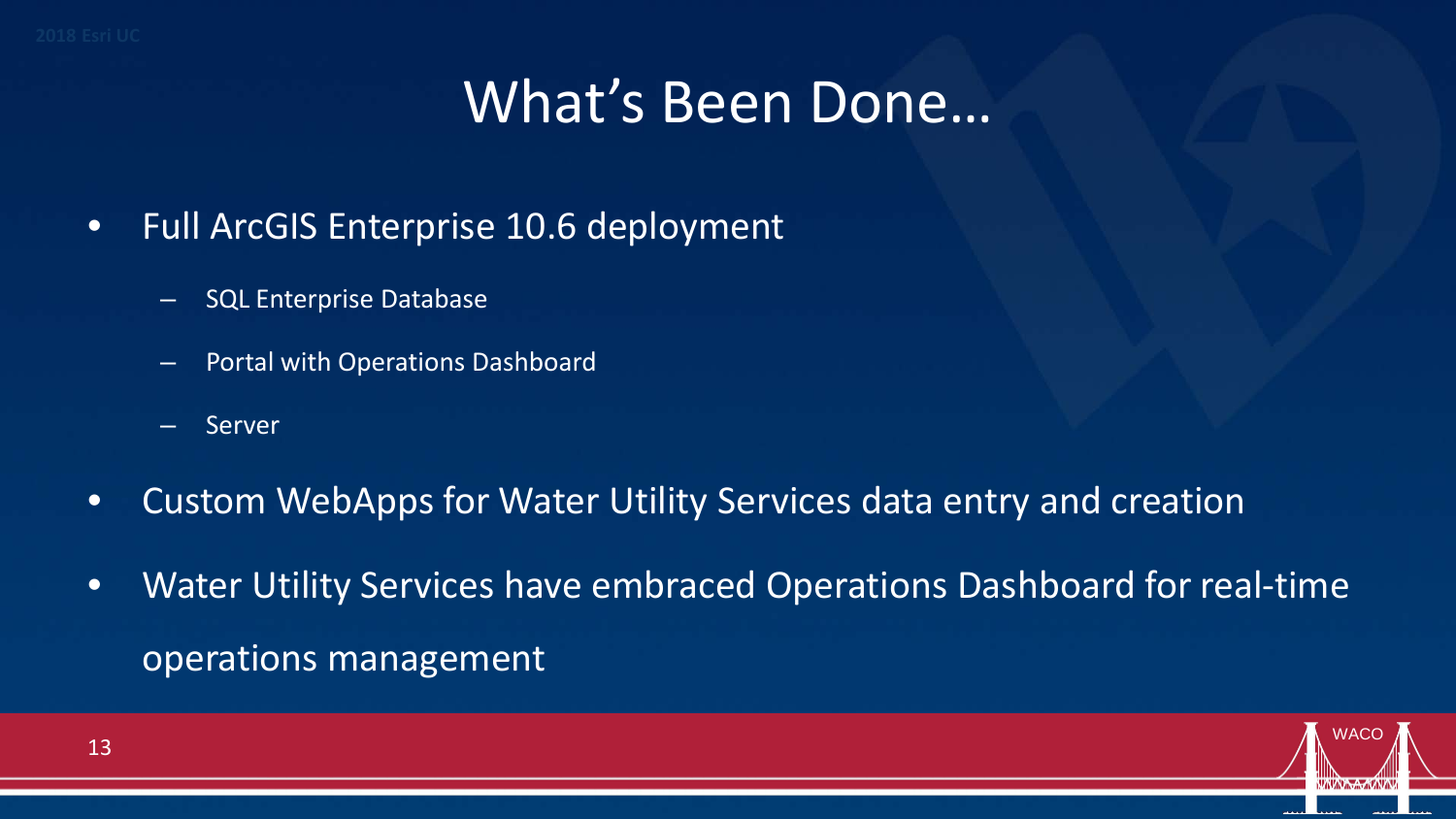## Work Still To Be Done…

- Integrate Verizon NetworkFleet AVL feeds using GeoEvent Server
	- Real-time dispatch and coordination
	- Additional investment needed
	- Follow feature in Operations Dashboard?
- Integrate with Munis Enterprise Asset Management in the future
- Expand Operations Dashboard usage to other departments
	- City of Waco Development Projects Application